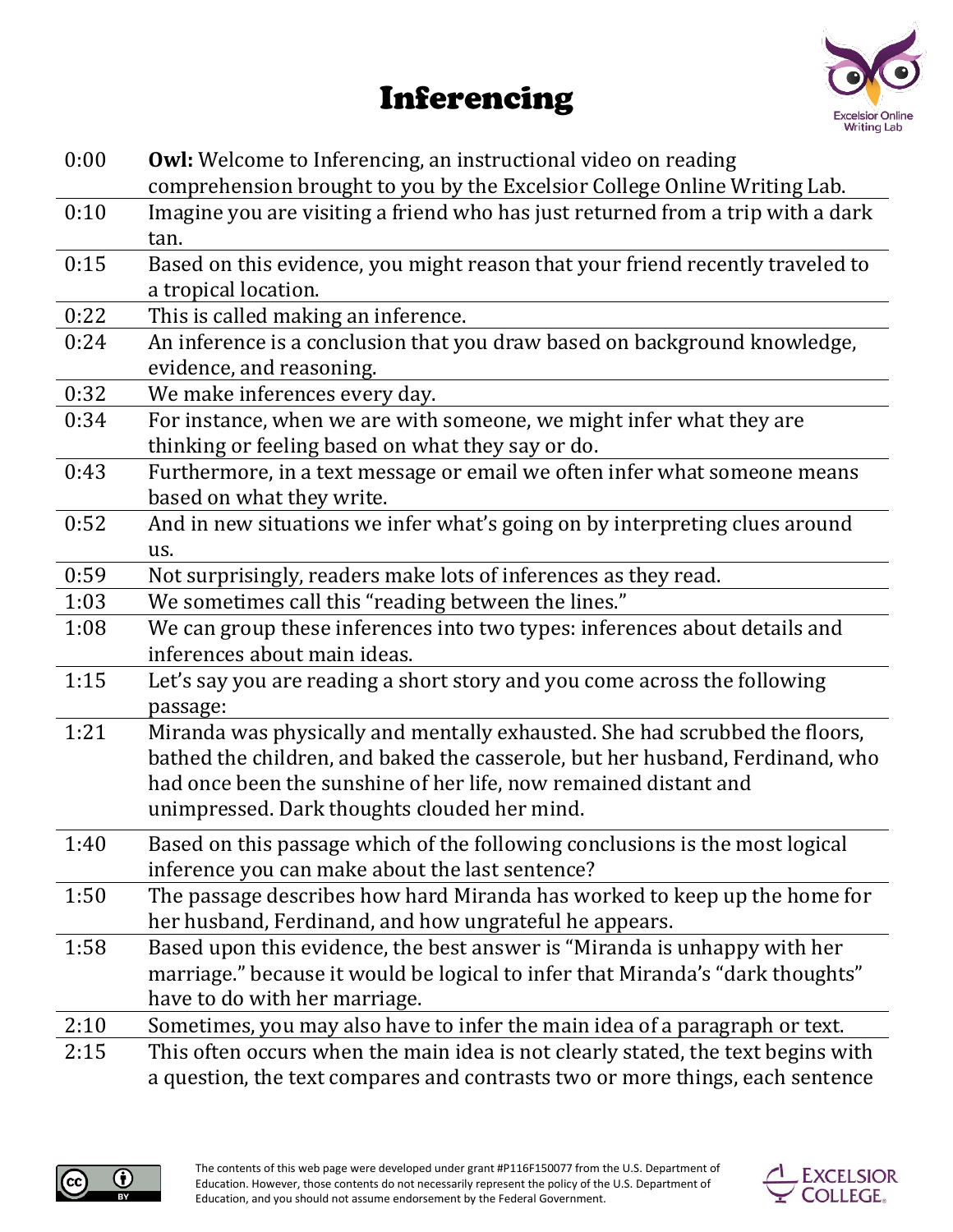|      | in the paragraph contains equally specific information, or the text is satirical                          |
|------|-----------------------------------------------------------------------------------------------------------|
|      | or the author's tone is ironic.                                                                           |
| 2:37 | Luckily, there are some tips and clues that can help you infer the main idea:                             |
| 2:43 | Observe signposts like abstracts, titles, headings and subheadings, transitions,<br>and summaries.        |
| 2:51 | These signposts can help you deduce the meaning of a text.                                                |
| 2:55 | Identify key words.                                                                                       |
| 2:57 | You can do this by looking for words that are repeated or words that are                                  |
|      | referred to by other words, such as pronouns, substitutes, and associated                                 |
|      | words.                                                                                                    |
| 3:08 | Find a major sentence that almost states the main idea and try adding a word<br>or phrase to complete it. |
| 3:15 | Combine two or more key sentences into a single statement of the main idea.                               |
| 3:21 | If all sentences are equally important, summarize them into a shorter                                     |
|      | statement of the main idea.                                                                               |
| 3:28 | Finally, be alert to the author's attitude or tone, which can tip you off to their                        |
|      | point of view.                                                                                            |
| 3:35 | Using these tips and clues, try inferring the main idea of the following                                  |
|      | paragraph:                                                                                                |
| 3:42 | Cirrus clouds appear as thin, wispy strands high up in the atmosphere. On the                             |
|      | other hand, cumulus clouds are low-lying and look puffy or cotton-like.                                   |
|      | Cirrocumulus clouds appear as white, patchy sheets with ripples or tufts.                                 |
|      | Stratus clouds look flat, hazy, and featureless, often resembling fog.                                    |
|      | Nimbostratus clouds are also featureless, yet appear thick, opaque, and gray,                             |
|      | portending the onset of rain.                                                                             |
| 4:15 | Now, which of the following statements is the best inference you can make                                 |
|      | about the main idea?                                                                                      |
| 4:21 | The paragraph lacks a topic sentence that conveys the main idea.                                          |
| 4:25 | Furthermore, each sentence conveys the same level of detail by describing a                               |
|      | different cloud type.                                                                                     |
| 4:32 | However, we can infer the main idea by paying attention to key words that are                             |
|      | repeated or referred to.                                                                                  |
| 4:39 | They are: clouds and appear or look.                                                                      |
| 4:45 | By using these key words and summarizing the paragraph, we can infer the                                  |
|      | main idea is most similar to this option:                                                                 |
| 4:54 | There are many different types of clouds, each with its own distinct                                      |
|      | appearance.                                                                                               |
| 4:59 | Whether you're inferring the meaning of a detail or the main idea, make sure                              |

that your inference is logical.